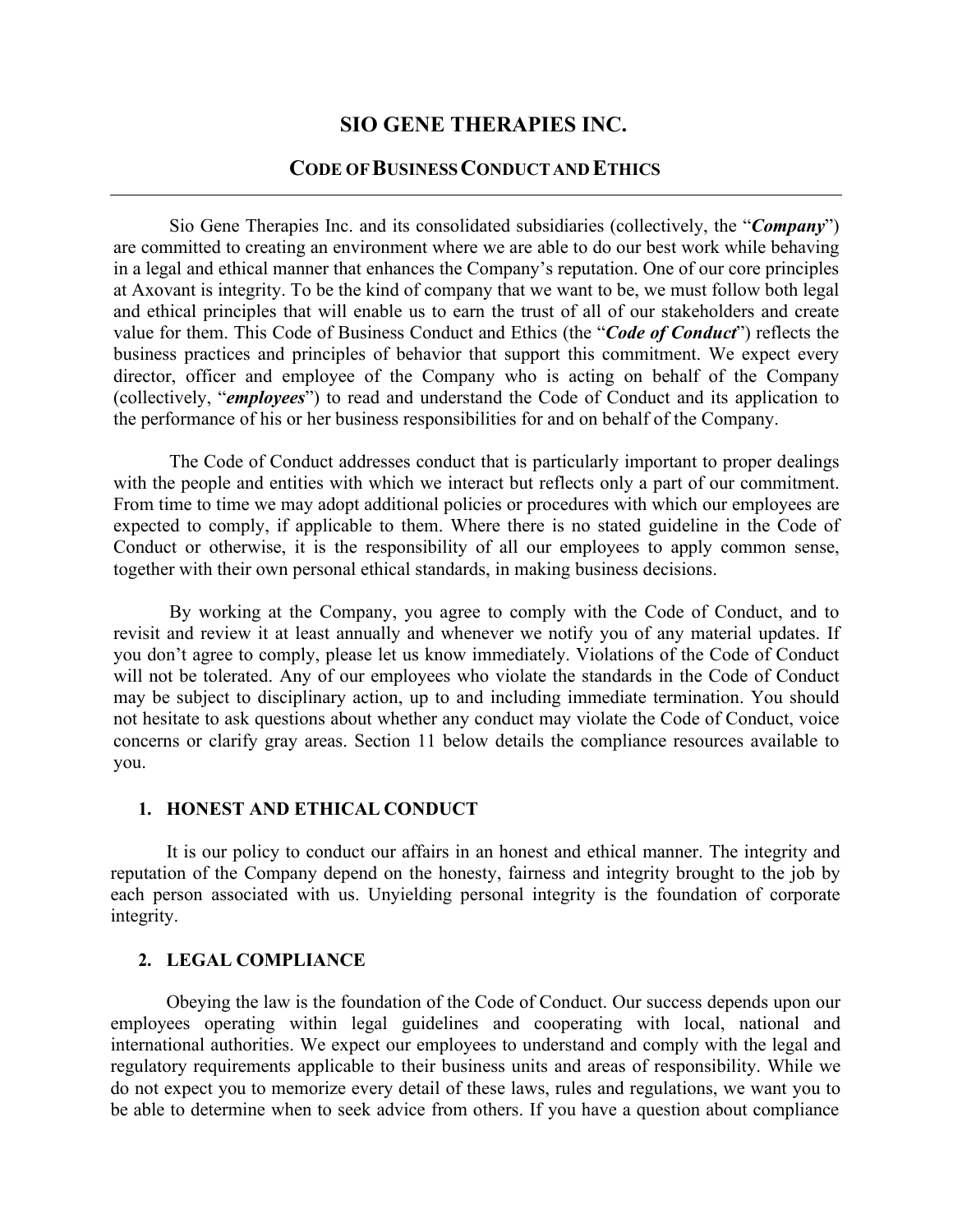with law, you must seek an answer from your supervisor or the General Counsel of the Company or his or her delegate (the "**General Counsel**").

Disregard of any law, rule or regulation will not be tolerated. Violations of laws, rules and regulations of any country may subject an individual, as well as the Company, to civil and/or criminal penalties. You should be aware that conduct and records, including emails, are subject to internal and external audits and to discovery by third parties in the event of a government investigation or civil litigation. It is in everyone's best interests to know and comply with our legal obligations.

While not part of this Code of Conduct, the Company's other employee policies and standards of conduct, which may differ by business area and jurisdiction, are developed to support and reinforce the principles set forth in this Code of Conduct. These various separate policies and standards can be accessed electronically through the Company's intranet site, or by request to the General Counsel.

#### **a. Insider Trading**

Subject to the terms of our Insider Trading and Window Period Policy and Policy on Trading Securities Across Roivant Group Companies, employees who have access to confidential (or "*inside*") information are not permitted to use or share that information for share trading purposes or for any other purpose except to conduct our business. All non-public information about the Company or about companies with which we do business is considered confidential information.

It is always illegal to, and prohibited for you to, buy or sell securities while in possession of material non-public information and it is also illegal to, and prohibited for you to, improperly communicate or "tip" such information to others who do not have a legitimate business need for acquiring such information. Employees are prohibited from trading in the securities of publiclytraded subsidiaries of our parent company Roivant Sciences Ltd., other than the Company (the "**Roivant Group Companies**"), other than pursuant to the Policy on Trading Securities Across Roivant Group Companies. None of our employees may purchase or sell any securities of a company while in possession of material non-public information regarding that company. If family or friends of employees ask for advice about buying or selling securities of the publiclytraded Roivant Group Companies, such employees should not provide any such advice.

You must exercise the utmost care when handling material non-public information. Please refer to our "Insider Trading and Window Period Policy" and the "Policy on Trading Securities Across Roivant Group Companies" for more information.

#### **b. International Business Laws**

Our employees are expected to comply with the applicable laws in all countries to which they travel, in which they operate and where we otherwise do business in connection with their activities for the Company, including laws prohibiting bribery, corruption or the conduct of business with specified individuals, companies or countries. The fact that, in some countries, certain laws are not enforced or that violation of those laws is not subject to public criticism is not an excuse for noncompliance. We expect our employees to comply with EU, U.K., Swiss, and U.S. laws, rules and regulations governing the conduct of business by its citizens and corporations both inside and outside the EU, the U.K., Switzerland, and the U.S.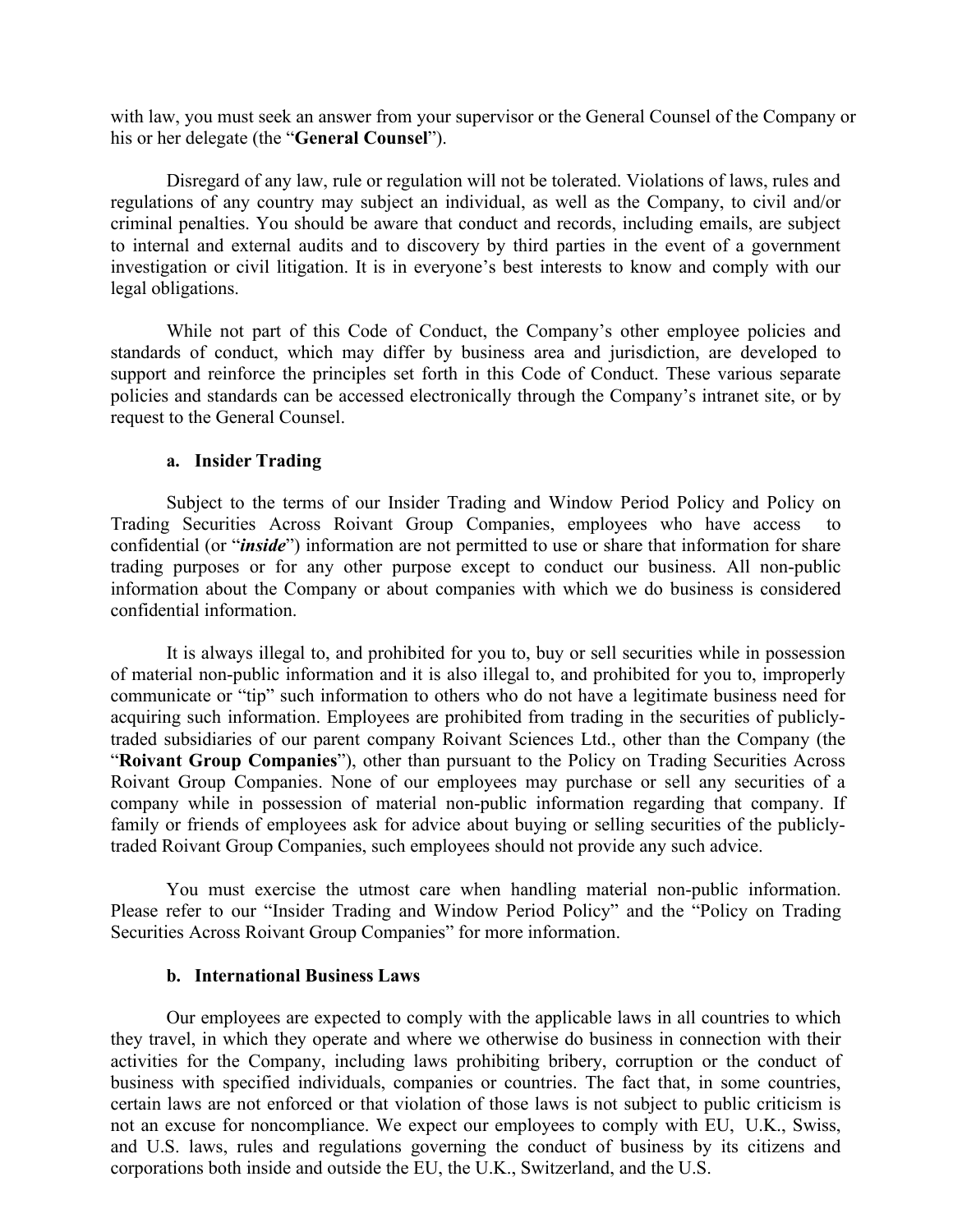The U.S. laws, rules and regulations, which extend to all our activities outside the U.S., include:

- The Foreign Corrupt Practices Act, which prohibits directly or indirectly giving or offering anything of value to a foreign government official to obtain or retain business or favorable treatment and requires the maintenance of accurate books of account, with all Company transactions being properly recorded;
- U.S. Embargoes, which generally prohibit U.S. companies, their subsidiaries and their employees from doing business with, or traveling to, countries subject to sanctions imposed by the U.S. government (currently the Crimea region of Ukraine, Cuba, Iran, North Korea and Syria), as well as engaging in any dealings with designated parties who are identified on economic sanctions lists or, in some cases, parties 50% or greater owned by one or more designated parties;
- U.S. Export Controls, which restrict exports from the U.S. and re-exports from other countries of goods, software and technology to many countries, and prohibit transfers of U.S.-origin items to denied persons and entities; and
- Anti-boycott Regulations, which prohibit U.S. companies from taking any action that has the effect of furthering or supporting a restrictive trade practice or boycott imposed by a foreign country against a country friendly to the U.S. or against any U.S.person.

In addition, the U.K. Bribery Act 2010 (the "**UK Bribery Act**") prohibits giving anything of value to, or receiving anything of value from, anyone (whether or not a government official) to induce the recipient or any other person to act improperly in the performance of his/her functions, to reward him/her for acting improperly, or where the recipient would act improperly by accepting such value. The UK Bribery Act also separately prohibits providing anything of value to a foreign public official with the intent to influence the foreign public official in that capacity and to obtain business or an advantage in the conduct of business.

Please refer to our "Anti-Corruption Compliance Policy", "Anti-Fraud Policy", "Anti-Money Laundering and Counter-Terrorist Financing Policy" and "Economic Sanctions and Export Controls Policy" for more information. If you have a question as to whether an activity is restricted or prohibited, please ask the General Counsel before taking any action, including giving any verbal assurances that might be regulated by international laws.

## **c. Antitrust Laws**

Antitrust laws are designed to protect the competitive process. These laws generally prohibit:

• formal or informal agreements with competitors that harm competition or customers, including price fixing, bid-rigging and allocations of customers, territories or contracts;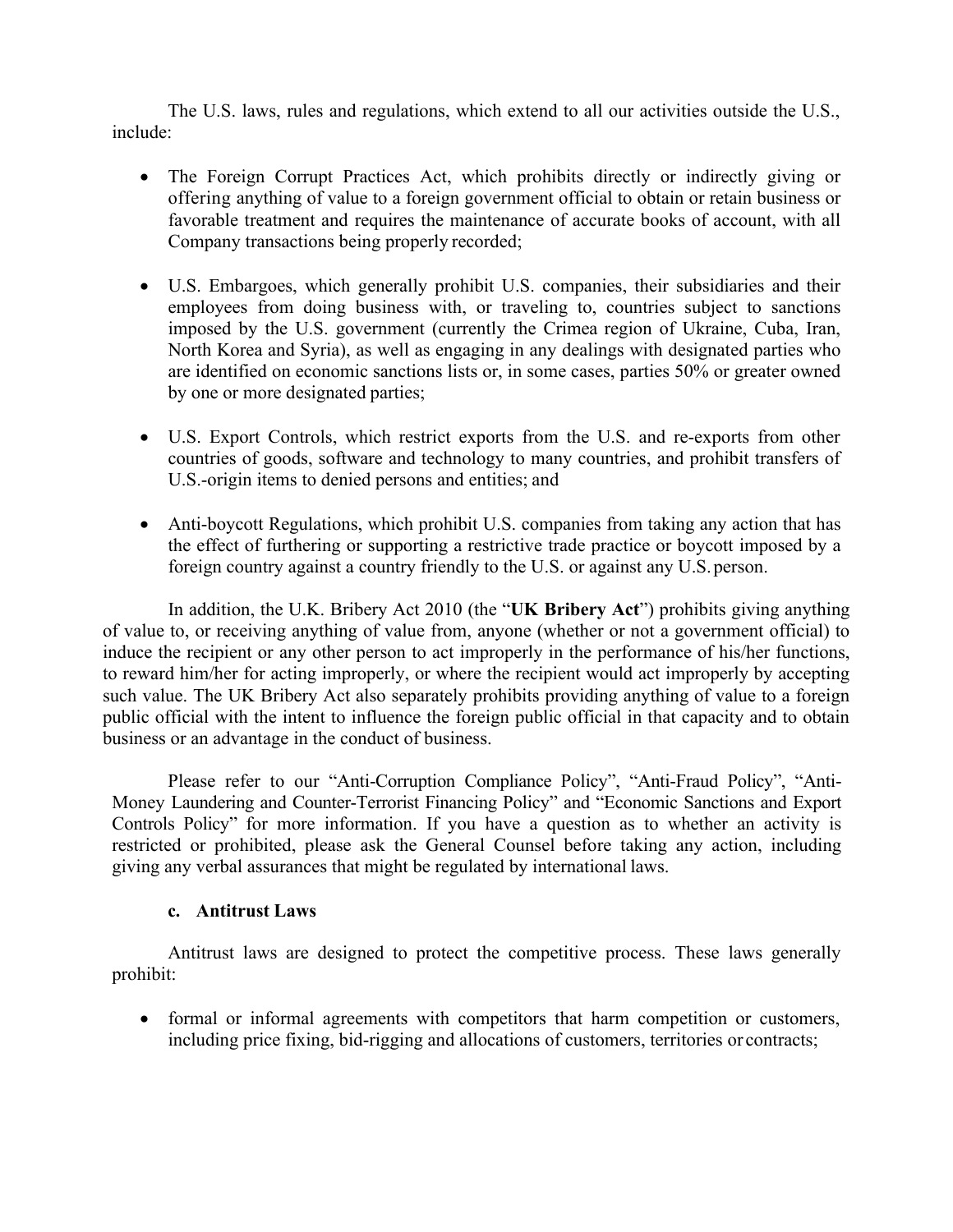- formal or informal agreements that establish or fix the price at which a customer may resell a product or other actions (e.g. fixing margins) that restrict the ability of the customer to set its own prices and terms of business. It is generally acceptable to issue recommended resale prices ("**RRPs**") but care should be taken to ensure these are not in fact de facto minimum resale prices and customers should be clearly informed that if the Company issues RRPs the customer is free to set the resale price as it sees fit; and
- the acquisition or maintenance of a monopoly or dominant market position or attempted monopoly or dominant market position through anti-competitive conduct.

Certain kinds of information, such as our strategies, pipeline products, pricing/commercial intentions and identification of potential partnerships and collaborations, should not be exchanged with competitors, regardless of how innocent or casual the exchange may be and regardless of the setting, whether business or social.

Antitrust laws impose severe penalties for certain types of violations, including criminal penalties and individual liability in certain jurisdictions, significant potential fines and damages of millions of dollars, which may be tripled under certain circumstances. Understanding the requirements of antitrust and unfair competition laws of the various jurisdictions where we do business can be difficult, and you are urged to seek assistance from your supervisor or the General Counsel whenever you have a question relating to these laws.

Government agencies and antitrust regulators have extensive powers to conduct investigations and documents/e-mails/texts/instant messages etc. are generally all subject to review. It is therefore important that you take care when drafting documents (e.g., strategy plans or e-mails) and avoid language that could be misconstrued, especially in connection with any product where the Company may have a high market share (generally 40%+) in any relevant jurisdiction.

## **d. Environmental Compliance**

U.S. federal law imposes criminal liability on any person or company that contaminates the environment with any hazardous substance that could cause injury to the community or environment. Violation of environmental laws can involve monetary fines and imprisonment. We expect our employees to comply with all applicable environmental laws when conducting the business of the Company.

## **3. FAIR DEALING**

We strive to outperform our competition fairly and honestly. Advantages over our competitors are to be obtained through superior performance of our services, not through unethical or illegal business practices. Acquiring proprietary information from others through improper means, possessing trade secret information that was improperly obtained, or inducing improper disclosure of confidential information from past or present employees of other companies is prohibited, even if motivated by an intention to advance our interests. If information is obtained by mistake that may constitute a trade secret or other confidential information of another business, or if you have any questions about the legality of proposed information gathering, you must consult your supervisor or the General Counsel, as further described in Se[ction 11.](#page-8-0)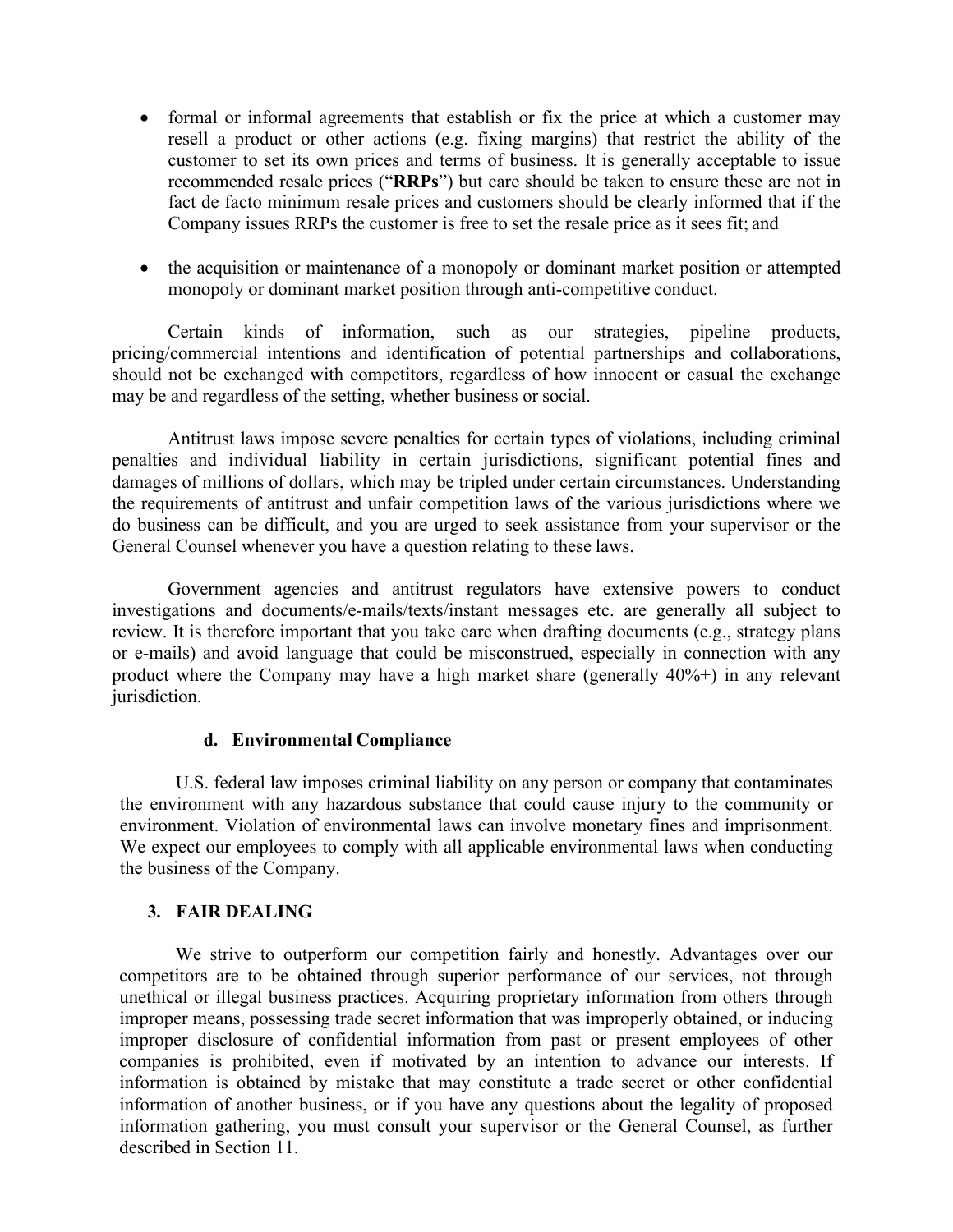No employees should take unfair advantage of anyone through manipulation, concealment, abuse of privileged information, misrepresentation of material facts or any other unfair-dealing practice. You are expected to deal fairly with our partners, suppliers, contributors, employees, consultants, independent contractors, customers, and anyone else with whom you have contact in the course of performing your job. Be aware that the Federal Trade Commission Act provides that "unfair methods of competition in commerce, and unfair or deceptive acts or practices in commerce, are declared unlawful." It is also a violation of the Federal Trade Commission Act to engage in deceptive, unfair or unethical practices and to make misrepresentations in connection with sales activities.

## **4. CONFLICTS OF INTEREST**

Our employees are required to avoid any conflict or potential conflict between their personal interests (including those of their significant others and immediate family) and the best interests of the Company. For example:

- Tell *us about any potential conflicts you have.* For example, conflicts may arise when you, a significant other, or a member of your immediate family has a connection to one of the Company's competitors or collaborators.
- Do *not establish or hold a significant financial interest in, or provide services to, any of our competitors, customers, partners or service providers***.** For example, you cannot advise or serve on the board for a Company competitor, even if you are not compensated for your work. You cannot make a significant investment in one of our competitors, either. A financial interest that exceeds \$50,000 is presumed to be significant.
- *Do not conduct business on behalf of the Company if you have a personal stake in the outcome (other than the compensation you receive from the Company)*. For example, employees should not transact business on behalf of the Company with a company with which they have a financial interest. Material related-party transactions involving any executive officer or director must be publicly disclosed as required by applicable laws and regulations.
- *Do not solicit contributions for any charity or political candidate from any person or entity that does business or seeks to do business with us.*

Please note that the examples listed above extend to conflicts involving the personal interests of your family members and significant others. In addition, please note that all loans and guarantees by the Company must be approved in advance by the Axovant Board of Directors or the Audit Committee because of the potential for conflicts of interest.

Conflicts of interest may not always be clear-cut, so if you have any questions about a potential conflict or if you become aware of an actual or potential conflict you should discuss the matter with your supervisor or the General Counsel (as further described in Section [11\)](#page-8-0). Supervisors may not authorize conflict of interest matters or make determinations as to whether a problematic conflict of interest exists without first seeking the approval of the General Counsel and providing the General Counsel with a description of the activity. If your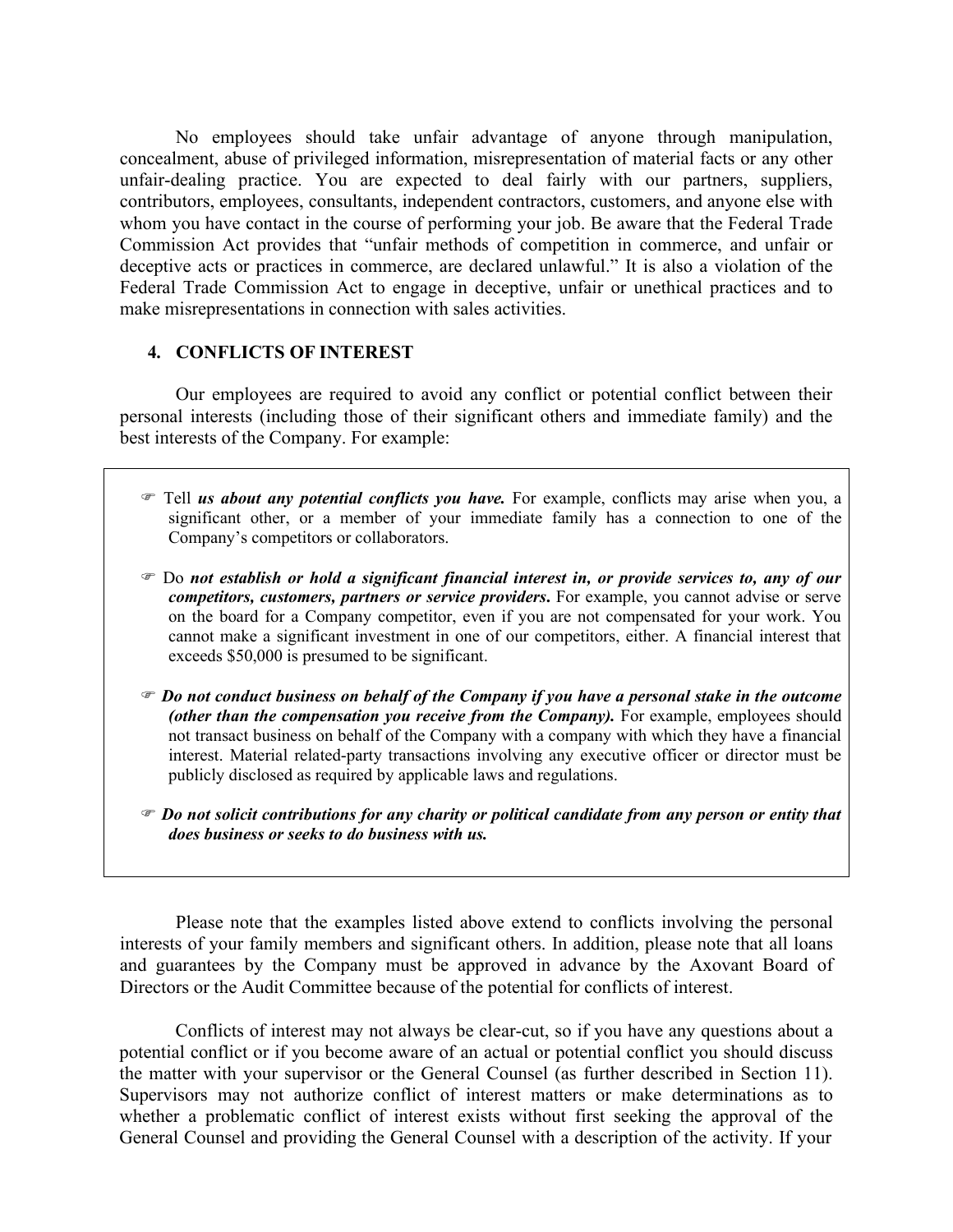supervisor is involved in the potential or actual conflict, you should discuss the matter directly with the General Counsel. Officers and directors may seek authorizations and determinations from the Audit Committee of our Board of Directors.

In addition, transactions involving executive officers and directors of the company may be subject to the requirement for disclosure in the company's periodic filings with the SEC pursuant to Item 404 of Regulation S-K ("*Related Party Transactions*"). Related Party Transactions shall be approved by the Audit Committee as required by applicable laws and regulations, and provided such approval is obtained in advance and such transactions are publicly disclosed, such approval shall not be deemed a waiver of this Code.

#### **5. CORPORATE OPPORTUNITIES**

You may not take personal advantage of opportunities for the Company that are presented to you or discovered by you as a result of your position with us or through your use of corporate property or information. Even opportunities that are acquired privately by you may be questionable if they are related to our existing or proposed lines of business. You may not use your position with us or corporate property or information for improper personal gain, nor should you compete with us in any way.

#### **6. PROTECTION AND PROPER USE OF COMPANY ASSETS**

All employees should protect the Company's assets and ensure their efficient use. Theft, carelessness and waste have a direct impact on the Company's profitability. All of the Company's assets should be used for legitimate business purposes.

#### **7. GIFTS AND ENTERTAINMENT**

Business gifts and entertainment given in the Company's name are meant to create goodwill and sound working relationships and not to gain improper advantage with partners or customers or facilitate approvals from government officials. The exchange, as a normal business courtesy, of meals or entertainment is a common and acceptable practice as long as it is reasonable and proportionate, and not in violation of any applicable laws. The provision and receipt of gifts and entertainment must also be in accordance with our "Anti-Corruption Compliance Policy", to which you should refer for guidance. Our Anti-Corruption Compliance Policy applies to our transactions everywhere in the world, even where the practice is widely considered "a way of doing business."

Under some statutes, such as the U.S. Foreign Corrupt Practices Act and the UK Bribery Act (further described in Section [2\)](#page-0-0), improper gifts or entertainment could be a criminal act subject to prosecution and conviction. Specific compliance policies and restrictions may also apply regarding gifts to a health care provider. Discuss with the General Counsel any proposed entertainment or gifts if you are uncertain about their appropriateness.

### <span id="page-5-0"></span>**8. CONFIDENTIALITY**

One of our most important assets is our confidential information. We sometimes share confidential information with our employees and we expect you to keep that information confidential, and not disclose or use it except as needed to perform your work here, as you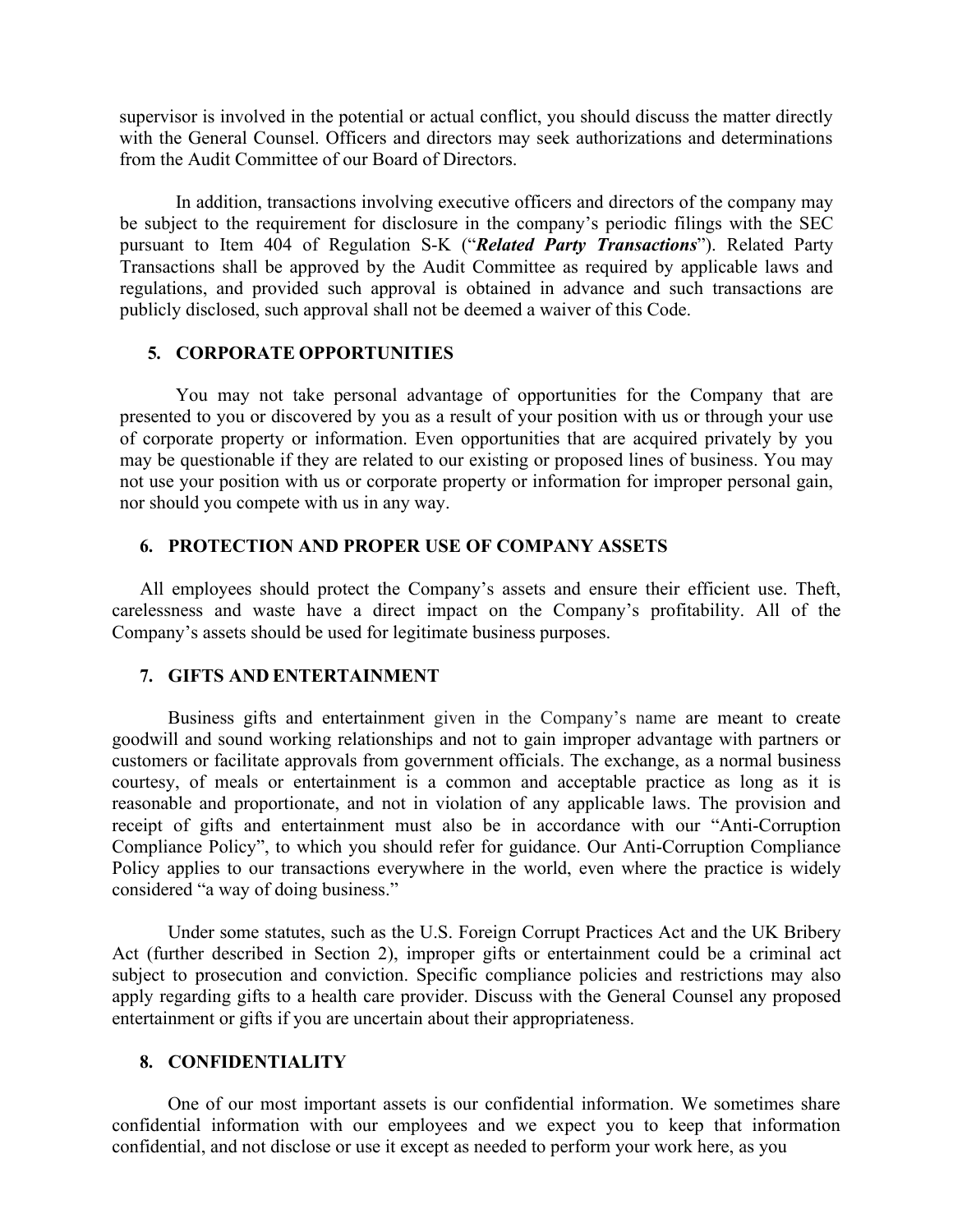agreed in your confidentiality agreement with the Company. If you don't know whether something is confidential, ask your supervisor. Unless you hear otherwise, you should assume that everything (financials, strategy and plans, scientific and technical data, details and results of our studies and clinical trials, information about our product candidates, legal disputes, etc.) is confidential.

In addition, because we interact with other companies and organizations, there may be times when you learn confidential information about other companies. You must treat this information in the same manner as you are required to treat our confidential information. There may even be times when you must treat as confidential the fact that we have an interest in, or are involved with, another company.

All of our employees have a duty to refrain from disclosing to any person confidential or proprietary information about us or any other company learned in the course of employment here, until that information is disclosed to the public through approved channels (usually through a press release, an SEC filing or a formal communication from a member of senior management). This policy requires you to refrain from discussing confidential or proprietary information with outsiders and even with other Company employees, consultants or independent contractors unless those persons have a legitimate need to know the information to perform their job duties. Unauthorized use or distribution of this information could also be illegal and result in civil liability and/or criminal penalties.

You should also take care not to inadvertently disclose confidential information. Materials that contain confidential information, such as memos, notebooks, computer disks, memory sticks, laptop computers, tablets and mobile devices, should be stored securely. Unauthorized posting or discussion of any information concerning our business, information or prospects on the Internet is prohibited. You may not discuss our business, information or prospects on blog posts or social media sites (including Facebook and Twitter), or in response to news reports or articles, regardless of whether you use your own name or a pseudonym. All Company emails, voicemails and other communications are presumed confidential and should not be forwarded or otherwise disseminated outside of the Company, except when required for legitimate business purposes. This is not intended to restrict communications or actions protected or required by state or federal law, such as employees discussing their wages, benefits or terms and conditions of employment. Be cautious when discussing sensitive information in public places like elevators, airports, restaurants and "quasi-public" areas within the Company. Please take special care when talking to your friends, family, or others about the Company or our industry.

In addition to the above responsibilities, if you are handling information protected by any privacy policy published by us, then you must handle that information in accordance with the applicable policy.

Upon termination of your employment or engagement, you may be asked to return all confidential or proprietary information in your possession to the Company.

Notwithstanding the foregoing, this Section [8](#page-5-0) does not prohibit you from reporting possible unlawful conduct to governmental agencies or entities or, if applicable, self-regulatory organizations (i.e., a non-governmental organization with statutory responsibility to develop and enforce regulations for its own members) or otherwise cooperating with any such agencies,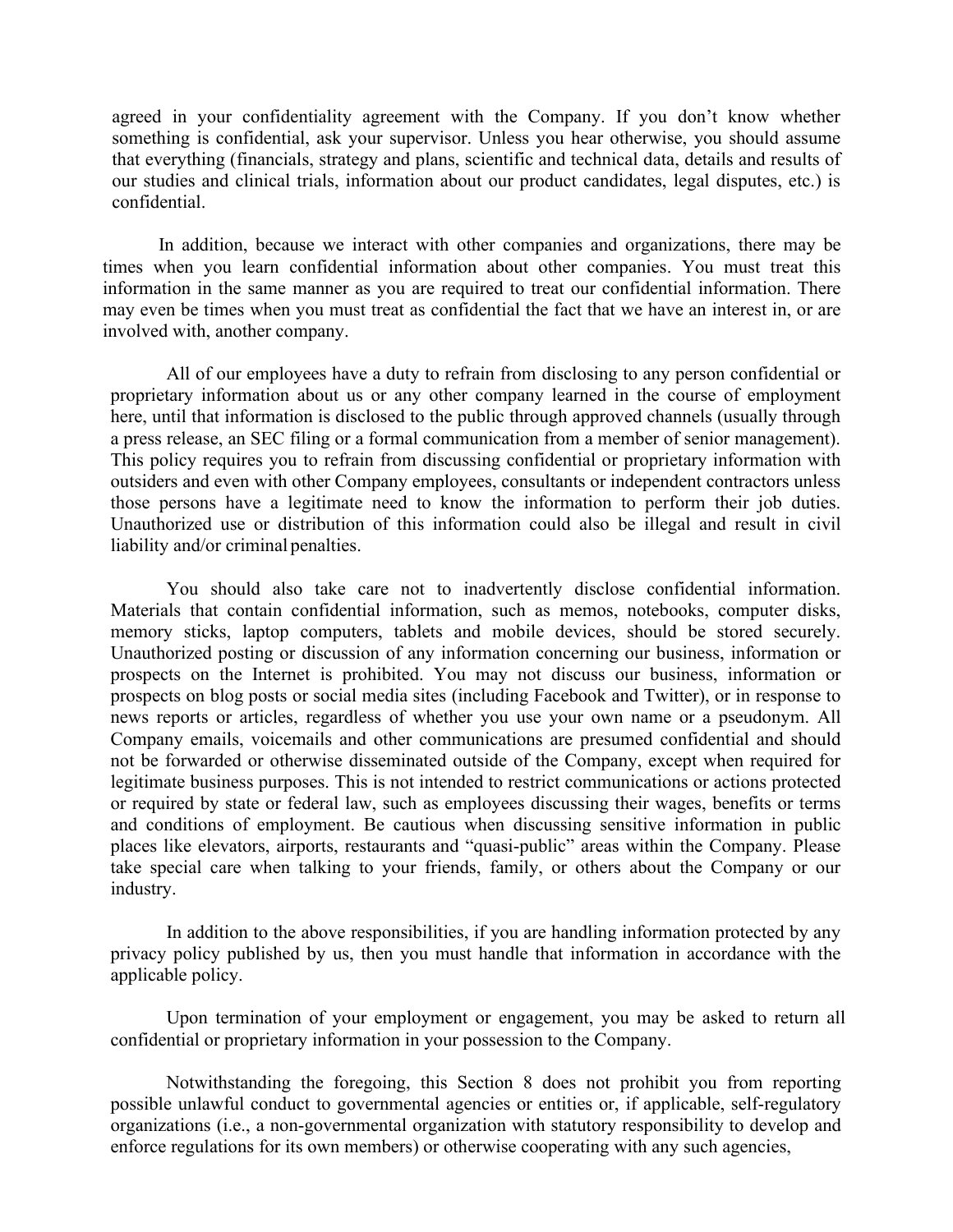entities or organizations that may be investigating possible unlawful conduct, including providing documents or other information to such agencies, entities or organizations, without notice to the Company, to the extent required by law.

# **9. MAINTENANCE OF CORPORATE BOOKS, RECORDS, DOCUMENTS AND ACCOUNTS; FINANCIAL INTEGRITY; PUBLIC REPORTING**

The integrity of our records and public disclosure depends upon the validity, accuracy and completeness of the information supporting the entries in our books of account. Therefore, our corporate and business records should be completed accurately and honestly. The making of false or misleading entries, whether they relate to financial results or otherwise, is strictly prohibited. Our records serve as a basis for managing our business and are important in meeting our obligations to our partners, local business customers, contributors, creditors, employees and others with whom we do business. As a result, it is important that our books, records and accounts accurately and fairly reflect, in reasonable detail, our assets, liabilities, revenues, costs and expenses, as well as all transactions and changes in assets and liabilities. We require that:

- no entry be made in our books and records that intentionally hides or disguises the nature of any transaction or of any of our liabilities or misclassifies any transactions as to accounts or accounting periods;
- transactions be supported by appropriate documentation;
- the terms of commercial transactions be reflected accurately in the documentation for those transactions and all such documentation be reflected accurately in our books and records;
- employees comply with our system of internal controls; and
- no cash or other assets be maintained for any purpose in any unrecorded or "off-thebooks" fund.

Our accounting records are also relied upon to produce reports for our management, shareholders and creditors, as well as for governmental agencies. In particular, we rely upon our accounting and other business and corporate records in preparing the periodic and current reports that we file with the SEC. Securities laws require that these reports provide full, fair, accurate, timely and understandable information and fairly present our financial condition and results of operations. Employees who collect, provide or analyze information for or otherwise contribute in any way in preparing or verifying these reports should strive to ensure that our financial disclosure is accurate and transparent and that our reports contain all of the information about the Company that would be important to enable shareholders and potential investors to assess the soundness and risks of our business and finances and the quality and integrity of our accounting and disclosures. In addition:

• no employees may knowingly take or authorize any action that would cause our financial records or financial disclosure to fail to comply with generally accepted accounting principles, the rules and regulations of the SEC or other applicable laws, rules and regulations;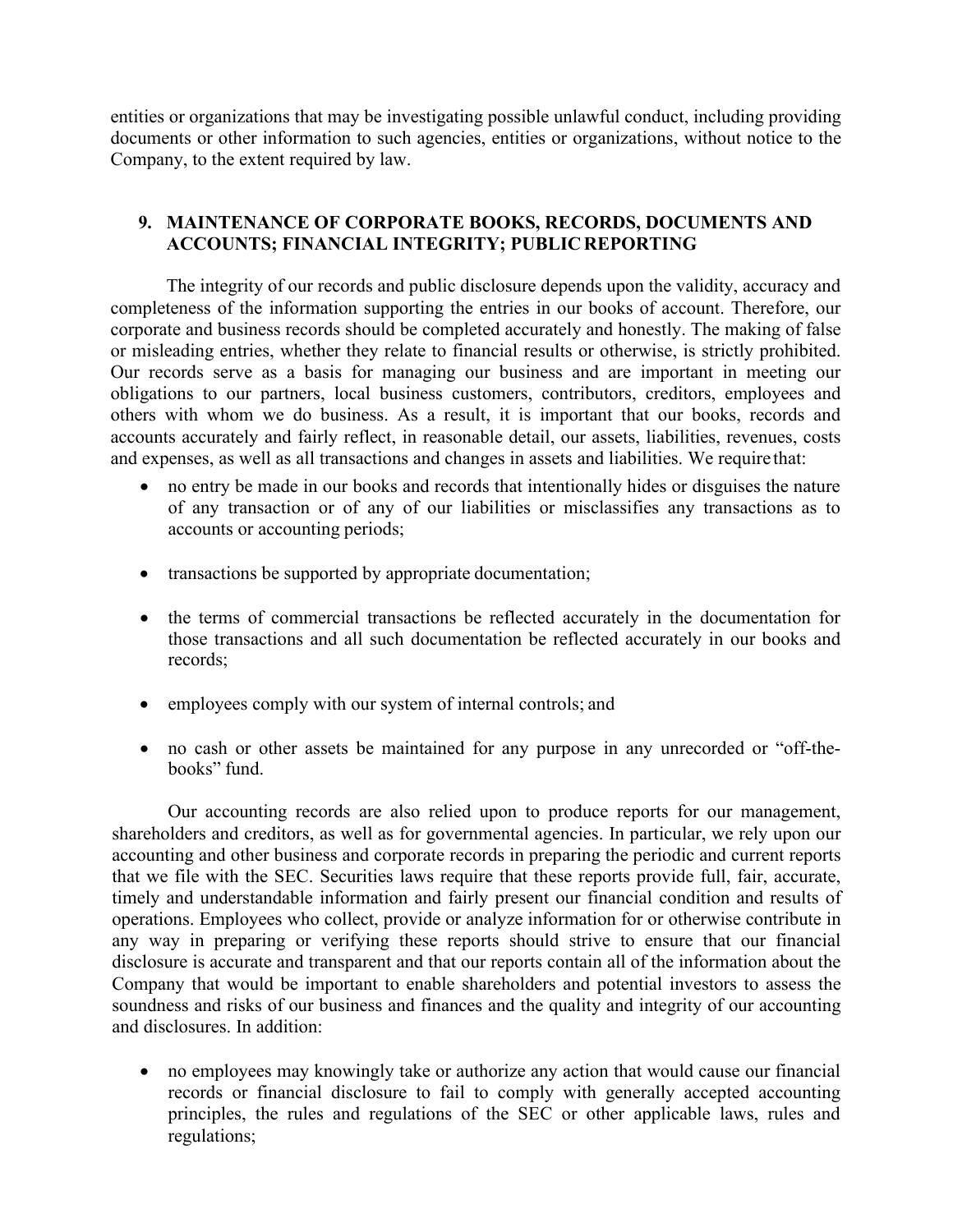- all employees must cooperate fully with our accounting and audit teams, as well as our independent public accountants and counsel, respond to their questions with candor and provide them with complete and accurate information to help ensure that our books and records, as well as our reports filed with the SEC, are accurate and complete; and
- no employees should knowingly make (or cause or encourage any other person to make) any false or misleading statement in any of our reports filed with the SEC or knowingly omit (or cause or encourage any other person to omit) any information necessary to make the information in any of our reports accurate in all material respects.

Any employees who becomes aware of any departure from these standards has a responsibility to report his or her knowledge promptly to a supervisor, the General Counsel, the Audit Committee or one of the other compliance resources described in Section [11](#page-8-0) or in accordance with the provisions of the Company's Open Door Policy for Reporting Complaints Regarding Accounting and Auditing Matters.

## **10. WAIVERS**

The Sio General Counsel is responsible for interpreting and applying the Code of Conduct in specific situations in which questions may arise. The General Counsel may grant exceptions to, or waivers of compliance with, certain provisions of the Code of Conduct in appropriate circumstances. Any employee who believes that a situation may warrant such an exception or waiver should contact the General Counsel.

Any waiver of this Code of Conduct for executive officers (including, where required by applicable laws, our principal executive officer, principal financial officer, principal accounting officer or controller (or persons performing similar functions)) or directors may be authorized only by the Board or, to the extent permitted by the rules of the Nasdaq Stock Market, a committee of the Board of Directors and will be disclosed to shareholders as required by applicable laws, rules and regulations.

## <span id="page-8-0"></span>**11. COMPLIANCE STANDARDS AND PROCEDURES**

#### **a. Compliance Resources**

To facilitate compliance with the Code of Conduct, we have implemented a program of awareness, training and review. We have established the position of General Counsel to oversee this program. The General Counsel is a person to whom you can address any questions or concerns. The General Counsel can be reached by email at  $\text{legal@axovant.com}$ . In addition to fielding questions or concerns with respect to potential violations of the Code of Conduct, the General Counsel is responsible for:

- investigating possible violations of the Code of Conduct;
- training new employees in the Code of Conduct policies;
- conducting annual training sessions to refresh employees' familiarity with the Code of Conduct;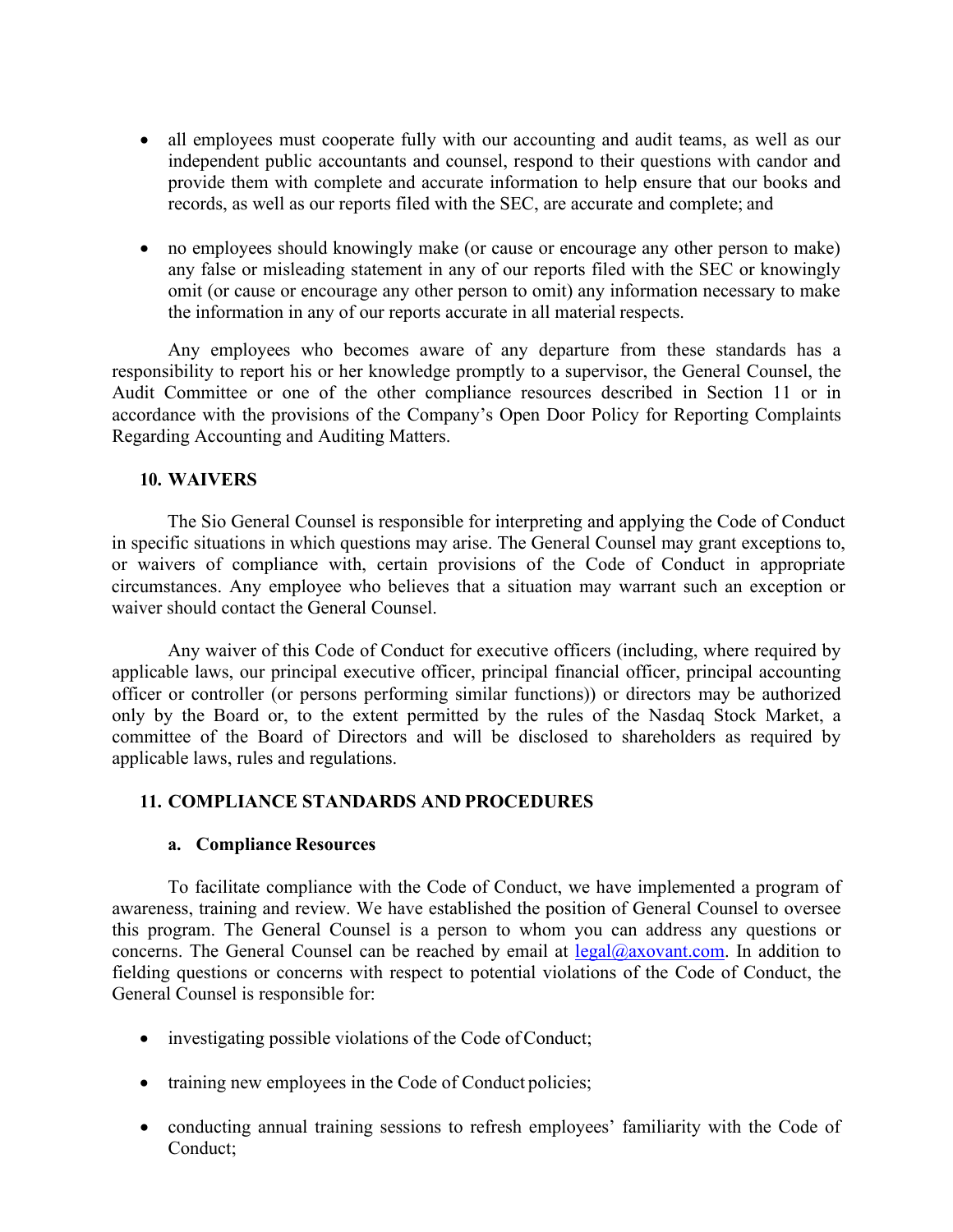- distributing copies of the Code of Conduct annually via email to all employees with a reminder that each person is responsible for reading, understanding and complying with the Code of Conduct;
- updating the Code of Conduct as needed and alerting employees to any updates, with appropriate approval of the Audit Committee, to reflect changes in the law, Company operations and in recognized best practices, and to reflect the Company experience; and
- otherwise promoting an atmosphere of responsible and ethical conduct.

Your most immediate resource for any matter related to the Code of Conduct is your supervisor. He or she may have the information you need or may be able to refer the question to another appropriate source. There may, however, be times when you prefer not to go to your supervisor. In these instances, you should feel free to discuss your concern with the General Counsel. A dedicated website [https://irdirect.net/AXON/whistleblower\_iframe/] is available to those who wish to report violations of the Code of Conduct, or to ask questions about the Company's policies. If you are uncomfortable contacting the General Counsel because he or she works in your department, is one of your supervisors, or is involved in the potential misconduct, please contact your direct manager or department head. If your concern involves potential misconduct by another person and relates to questionable accounting or auditing matters at the Company, you should report that violation to the General Counsel pursuant to the Company's Open Door Policy for Reporting Complaints Regarding Accounting and Auditing Matters.

If you prefer to leave an anonymous message, you may do so by calling the Axovant Compliance Hotline toll-free at 1-800-916-7037 (Identifier AXON), or through our Compliance reporting website at [https://irdirect.net/AXON/whistleblower iframe/], although the General Counsel will be unable to obtain follow-up details from you that may be necessary to investigate the matter. Whether you identify yourself or remain anonymous, your telephonic contact will be kept strictly confidential to the extent reasonably possible within the objectives of the Code of Conduct and subject to applicable law, regulation or legal proceedings.

# **b. Clarifying Questions and Concerns; Reporting Possible Violations**

<span id="page-9-0"></span>If you encounter a situation or are considering a course of action and its appropriateness is unclear, you should discuss the matter promptly with your supervisor or the General Counsel. Even the appearance of impropriety can be very damaging and should be avoided.

If you are aware of a suspected or actual violation of the Code of Conduct standards by others, you have a responsibility to report it. You are expected to promptly provide a compliance resource with a specific description of the violation that you believe has occurred, including any information you have about the persons involved and the time of the violation. The Company will not permit discrimination or retaliation of any kind by or on behalf of the Company and its employees against you if you make a good faith report or complaint regarding violations of this Code of Conduct or other illegal or unethical behavior. We will take prompt disciplinary action against any employees who discriminates or retaliates against you, which may include termination of services. If you believe you have been subjected to any harassment, threat, demotion, discharge, discrimination or retaliation by the Company or its agents for reporting complaints regarding the Code of Conduct, you may file a complaint with the Company's